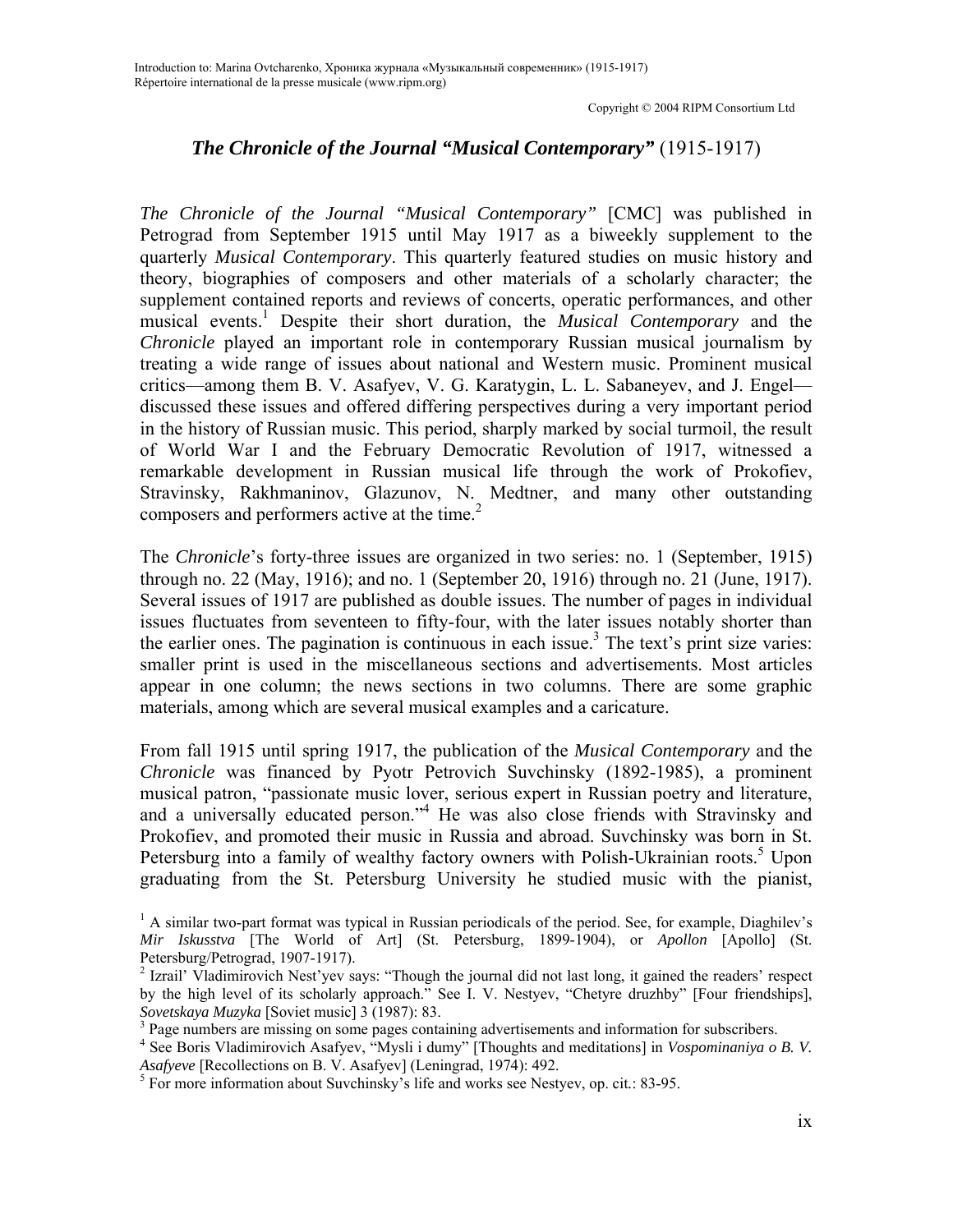composer and conductor Felix Mikhailovich Blumenfeld (1863-1931). In 1913 Suvchinsky was engaged in the publication of an almanac on church singing, the first of several periodicals about music that were published with his support. He also organized the musical salon where Prokofiev, Heinrich Neuhaus, Alexander Ziloti and Karl Szymanowski performed. After the February Revolution of 1917 Suvchinsky worked for the reform of Russian conservatories, and contributed to the publication of the prominent journal *Melos*. 6 In 1918 Suvchinsky left his native city for the Ukraine, and then for other countries, finally settling in Paris. While living abroad Suvchinsky continued to work as a publisher and journalist, and founded the Eurasia Publishing House. Suvchinsky also helped Stravinsky in writing his *Poetics of Music.*<sup>7</sup>

Suvchinsky's role in the *Musical Contemporary* and the *Chronicle* was not limited solely to the financial side of the enterprise. He was an important member of the journal's "think tank" and influenced its policies, trying to make it more supportive of modern music. This goal led Suvchinsky into conflict with those collaborators who held more conservative views, and, finally, to his resignation in March of 1917 in protest against the removal of an article by his friend Boris Asafyev, which was rejected for "excessive" praise of music by Prokofiev, Stravinsky and Myaskovsky.<sup>8</sup> When Assfyev resigned, Suvchinsky withdrew his financial support, which led to the journal's demise.

Andrey Nikolayevich Rimsky-Korsakov (1878-1940) was editor-in-chief of the *Musical Contemporary* and *Chronicle* throughout their publication. Rimsky-Korsakov was born in 1878. His father was the composer Nikolay Andreyevich Rimsky-Korsakov; his mother the singer Nina Purgold. Young Andrey studied the cello, music theory with his father and prominent composer M. O. Steinberg, and then philology and philosophy at the universities of St. Petersburg, Strasbourg and Heidelberg. Soon after he finished courses at the St. Petersburg University, Rimsky-Korsakov started to work as a journalist for several periodicals, and, during 1912-1914, edited the music sections in the journals *Russkaya molva* [Russian talk] and *Severnye zapiski* [Northern notes]. After the revolution of 1917 he headed the music department at the Leningrad Public Library (formerly the Imperial Public Library), and taught music theory at the Leningrad University. He also continued to write about music and musicians, published two books

<sup>&</sup>lt;sup>6</sup> Petrograd, 1917-18. The journal features high-level studies of basic issues on music and musical aesthetics.

<sup>7</sup>  *Poétique musicale* (Cambridge, Mass., 1942). Suvchinsky contributed to sections about problems of musical creativity and Russian music. See Nestyev, op. cit.: 90-91. 8

<sup>&</sup>lt;sup>8</sup> The unpublished review dealt with the fifth symphonic gathering of the Imperial Russian Music Society on January 14, 1917. The program's features were Stravinsky's *Petrushka*, Myaskovsky's Second Symphony and Prokofiev's First Piano Concerto. Readers can judge for themselves with regard to "excessiveness" of Asafyev's evaluations from the following quotation from this review: "Now all three of them [Prokofiev, Stravinsky, Myaskovsky] are distinguished figures of our times [...] One may like them, or not like them [...], but one cannot disregard their works. Such a disregard would mean turning one's face away from modern life, from the [artistic] forms in which it reveals itself [...]." Quoted from Elena Mikhailovna Orlova, *B. V. Asafyev* (Moscow, 1964): 42. For more information about this article see Nestyev, op. cit*.*: 84-86, and Orlova, op.cit.: 41-44.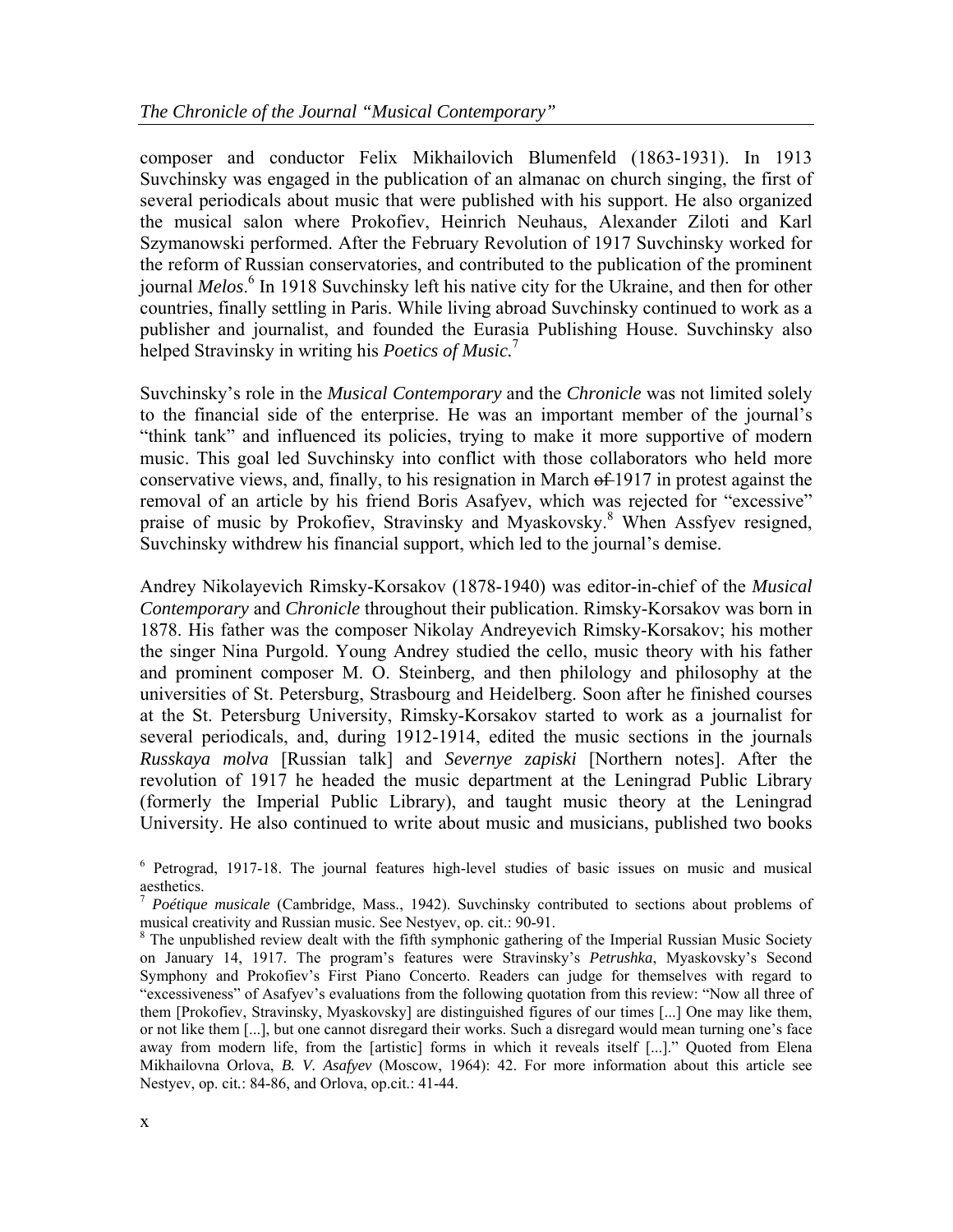about his father<sup>9</sup> and the catalogue of musical resources in the State Public Library in St. Petersburg.<sup>10</sup> His other publications include editions of memoirs and letters by Glinka, Tchaikovsky, and his father, Nikolay Andreyevich Rimsky-Korsakov

Rimsky-Korsakov did a great deal for the *Chronicle*, which under his guidance became one of the best musical periodicals created in Russia. Rimsky-Korsakov invited the best music critics and writers on music to contribute to the *Musical Contemporary* and to the *Chronicle*, and set the latter journal's goals on the promotion of Russian music without neglecting foreign musical affairs. However, at times, he did not support a pluralism of opinion and obstructed the expression of views that he did not share. Asafyev gives an explicit example of the dictatorial manner in which Rimsky-Korsakov executed his functions:

My article about Myaskovsky, Prokofiev and Stravinsky was mocked in a professor's tone [...] A great many of harsh words were said with regard to [...] their insignificance as composers [...] I do not know how I restrained myself and did not express myself with regard to their epigonus scholasticism.<sup>11</sup>

Rimsky-Korsakov wrote occasionally for the *Chronicle,* and contributed satirical reviews in the section "Musical Affairs." These articles criticized the absurd practices of musical theaters and producers, in particular, alterations (cuts) in operas by Glinka and others.

The first editorial of the *Chronicle* shed light on its program:

The existence of the *Chronicle of the Journal "Musical Contemporary"* [...] as an independent publication is justified by the events of musical life that demand the immediate response of a critic or chronicler. However, the *Chronicle* is, in fact, just a practical application of those views and ideas that will be influential for the journal's main articles. $^{12}$ 

Thus, the *Chronicle* was created with two functions in mind: first, it had to be a prompt monitor of musical events, and second, a mouthpiece of distinctive "views and convictions" that were promoted by the journal. These represented, as one author

<sup>9</sup>  *Tikhvinsky zatvornik, yego predki I semya* [The hermit of Tikhvin: his ancestry and family] in *Muzykal'naya letopis'* [Musical chronicles], (Petrograd, 1922): 1. *N.A. Rimsky-Korsakov: zhizn' I tvorchestvo* [N. A. Rimsky-Korsakov: his life and works] (Moscow, 1933): 1-6. 10 *Muzykalnye sokrovishcha rukopisnogo otdela Gosudarstevennoy Publichnoy biblioteki im. M. Ye.* 

*Saltykova-Shchedrina* [The musical treasures in the Manuscript Department of the State Public Library Named After M. Ye. Saltykov-Shchedrin] (Leningrad, 1938).

<sup>&</sup>lt;sup>11</sup> The quotation is taken from Asafyev's letter to Myaskovsky dated February 15, 1917, and is found in ГЦММК [acronym for the State Museum for Music Culture], ф[f]. 171. Asafyev discusses here the reaction of Rimsky-Korsakov to the article about the symphonic concert treated above. 12 CMC 1 (1915): [3]-5.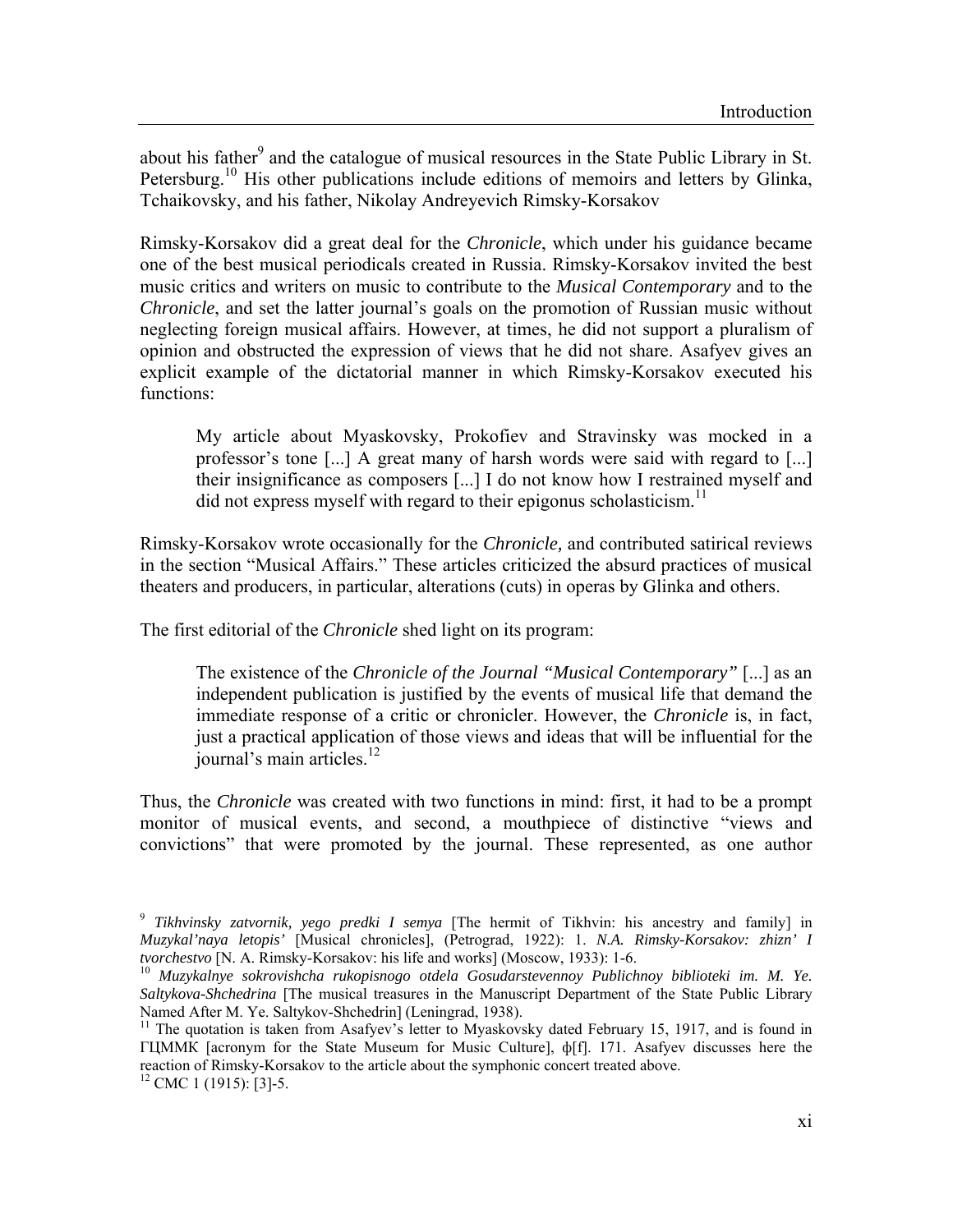commented, "the moderately conservative trend in Russian music of the period."<sup>13</sup> This "moderately conservative" platform explains the *Chronicle*'s original focus on classic values in national and European music, and its neglect of contemporary developments. As Asafyev remarked, the journal was a "shield of defense for the established authorities,"<sup>14</sup> while the policy of wait and see was adopted with regard to innovative tendencies in composition and other actual problems. However, as time went by, the diversity of the musical environment and the progressive views of leading contributors (including Asafyev himself) expanded the publication's scope. Eventually, the *Chronicle* became a well-informed source on various aspects and trends of contemporary musical life. Considerable attention was paid to the music of the New Russian School and French impressionism, Richard Strauss, Stravinsky and Prokofiev. Other topics treated include activities of music schools and associations, publishing houses, composers, ethnographers and music educators, church choirs, military and amateur orchestras, ensembles for the performance of early music, competitions for pianists and composers, and other issues concerning performance, creation, studies and publications.

With respect to musical events in specific locations, the journal's interest was divided between Russia and foreign countries with a greater attention to Russian musical centers. While the majority of articles treat activities in Petrograd and Moscow, many consider Ekaterinodar, Kiev, Kharkov, Odessa, Tomsk and Tiflis. Owing to the pressure of WW I on the western parts of Russia, many of its eastern locations grew in significance as cultural centers with a rich musical life. Among those, Perm received particular attention from the journal, owing to diverse musical activities in this city. These, including concerts, lectures, and operatic performances, are reported upon in detail in a series of articles by Boris Popov.<sup>1</sup>

With respect to Russia, a great deal of attention is given to the work of musical societies that played prominent roles in Russian musical life. The Imperial Russian Musical Society (RMS) promoted musical education and performance throughout the country by means of the organization and support of music schools and concerts. From the journal's inception until the February Democratic Revolution of 1917, when the society was disbanded, information about the RMS—reviews of its regular symphonic gatherings in Petrograd and Moscow, accounts of the work of the society's conservatories and music colleges, annual reports of the local branches and meetings at the society's headquarters—appears in each issue. The Jewish Popular Music Society had promoted Jewish folk and art music since 1908, and its activities are reported upon in many articles covering, for example, the society's concerts, its music publications and lectures.

 $13$  Orlova, op. cit.: 36.

<sup>&</sup>lt;sup>14</sup> He continues: "[...] The criticism was also simplified: Bach is great, Mozart is great, Beethoven is great, Rimsky-Korsakov is great, and so forth, and so forth,—endless variations. Regarding the contemporary phenomena: caution, caution, caution. And as constant *motto*: let us wait!" The quotation from B. V. Asafyev, *About Myself*: 234-35, is found in Orlova, op. cit.: 42.<br><sup>15</sup> B. Popov, "Letters from Perm" I-VI in CMC 14 (1916): 30-33; 22: 47-51;

<sup>5/6: 26-27; 13/14 (1917): 17-18; 17: 13-14; 19: 14-15.</sup>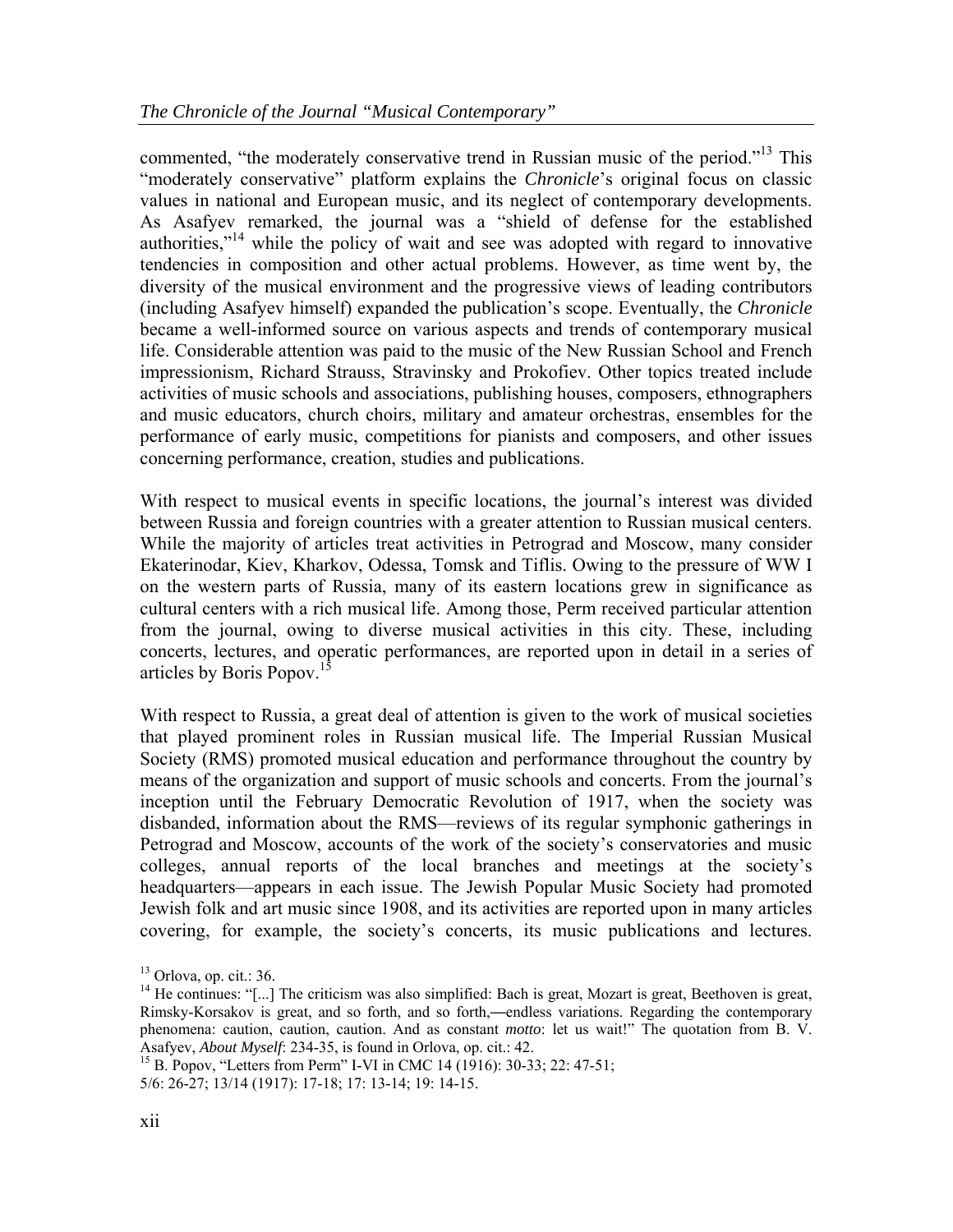Skryabin societies, which were founded in Petrograd and Moscow, were the object of considerable interest due, in part, to the presence on the journal's staff of writers (Karatygin, Sabaneyev) favorable to Skryabin. The Patronage Council for the Promotion of Music by Russian Composers (also known as Belyaev's Fund) held regular competitions for composers and directed the associated publishing house M. P. Belyaev in Leipzig, which featured Russian music. These aspects of the Council's work are treated in detail on a regular basis in the journal. Other frequently considered associations and institutions include the People's Conservatories in Petrograd and Moscow, the Society for People's Sobriety with branches in all prominent Russian cities, the House of Song in Moscow, and the Fine Arts, Friends of Music, Chamber Music and Philharmonic societies in Petrograd.

Productions at musical theaters were among the main events of Russian musical life and therefore the subject of many articles. Of particular interest are the activities at the Imperial Bolshoy and Mariinsky theaters, Zimin's private opera in Moscow, the Music Drama Theater and the Opera Theater at the People's House in Petrograd. During the time of the publication of the *Musical Contemporary* and the *Chronicle*, Russia experienced a significant development in the performance of orchestral music, with many symphonic and other types of orchestras making regular appearances in Petrograd, Moscow and other cities. These were the orchestras of the RMS, the Imperial Court, the Bolshoy Theater, Count A. D. Sheremetev and others. Among the conductors were Alexander Ziloti, Sergey Koussevitsky, Emil Cooper, and Alexander Fitel'berg. Many of their performances are covered in detail.

With respect to solo performers, Sergey Rakhmaninov was at the height of his career as a pianist and composer and received considerable attention side by side with the bass Chaliapin; the pianists Anatoly Nikolayevich Drozdov, Maria Nikolayevna Barinova, Alexander Borisovich Goldenveizer; cellists Mikhail Preys and Yury van Oren; sopranos Nina Pavlovna Koshetz and Zoya Petrovna Lody; and many other prominent musicians of the period. While showing regular interest in the works of Russian composers, particular attention was given to Skryabin's compositions, and later to those of Prokofiev, giving ground for Cesar Cui's sarcastic remark "Skryabin is their god equal to Beethoven, with Prokofiev as his Prophet."<sup>16</sup>

In the treatment of foreign affairs, the focus was placed on Western and Central Europe. Great Britain, Italy and France received much attention as they were prominent musical centers and Russia's military allies during WW I. Russia's adversaries, Germany and Austria, were also monitored extensively due to their traditionally strong influence on Russian music. Treated are prominent composers (among them Richard Strauss, Ravel, Schoenberg and Erich Korngold), musical theaters, concerts and publications. Regular

<sup>16</sup> C. Cui, *Izbrannye pis'ma* [Selected letters] (Leningrad, 1955): 466.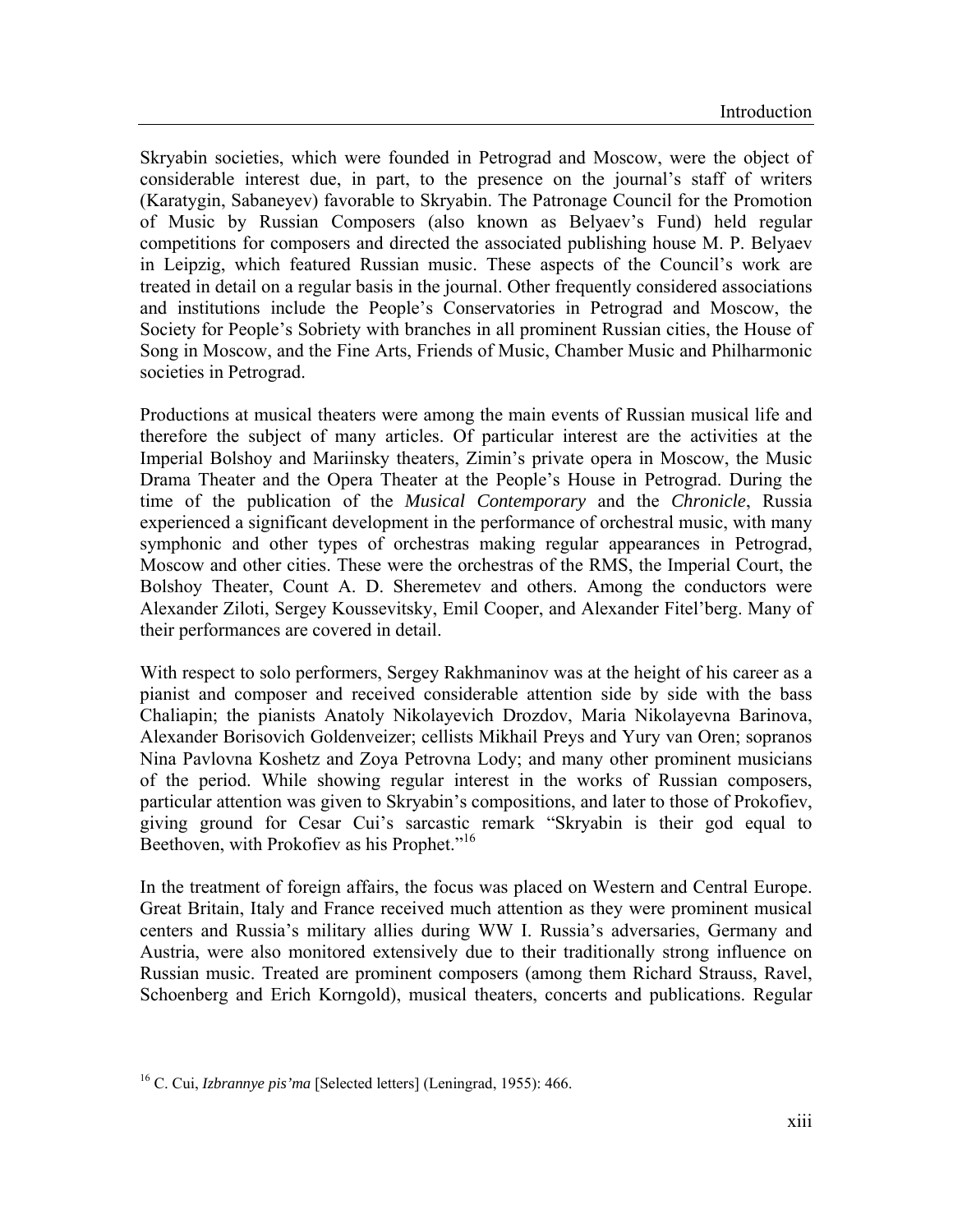reports followed the progress of Russian music abroad, treating the concerts, lectures and publications featuring works of Russian composers. $^{17}$ 

The February Democratic Revolution brought dramatic changes to the organization and management of Russian musical life. Many imperial musical establishments, guided by appointed officials, were disbanded, and musicians of Petrograd and other cities discussed new types of musical associations based on the principles of self-government, and the reforms of the old institutions such as conservatories in Petrograd and Moscow, the State (former Court) orchestra and others. The outcome of the discussions was reported in the *Chronicle*. 18

During most of its publication run, the *Chronicle* maintained a uniform structure for individual issues. Each issue also contains a core group of articles appearing in the following order: a review of musical activities in Petrograd, news sections, and correspondence from Moscow and other Russian and European cities. In 1917 the news and correspondence sections changed places showing an apparent increase of interest in musical development and activities beyond Petrograd. Several additional features are placed before, after, or in-between the items of the core group. These include a lead article, reviews of publications about music and other periodicals, obituaries, bibliographies of published music, and satirical comments on aspects of musical life in Petrograd. Each issue opens or closes with from one to four pages of advertisements, followed or preceded by a table of contents, a list of collaborators, and information for subscribers.<sup>19</sup>

A lead article, of two to nine pages, appears regularly but not in every issue, treating significant events in Petrograd and Moscow, including operatic productions, premières, and concerts. Others discuss general problems of national musical life, or review the activities of major institutions such as the Mariinsky Theater and Belyaev's Fund.

A review either follows the lead article or opens issues with titles such as "Petrograd's Theaters and Concerts," "Petrograd Concerts," and "Petrograd's Concerts and Lectures." The reviews are extensive, approximately twenty pages each, and divided into sections.<sup>20</sup> The reviews treat operatic productions, concerts of orchestral and chamber music, recitals

<sup>&</sup>lt;sup>17</sup> See below concerning the regular rubrics about foreign music in "News" sections.<br><sup>18</sup> See, for example, the articles "Our Burden. (To the Occurrence of the Revolution)," "Social Mandates and the Sharing of Power," and "The Fortress of Mediocrity" in CMC 18 (1917): [1]-2, 3-4, 5-9. Also, "The Extracts from the State Orchestra's Letter to the Provisional Government" in CMC 19: 6-8, and "The Reform of the State Conservatory," in CMC 20/21: 4-7.<br><sup>19</sup> During the period (autumn 1915 - 1916) the first few pages in each issue include: a table of contents; a

blank page with the trade mark of the printing house Sirius; a title page with a list of collaborators and dates of the publication (added in the later issues). This pattern changed in the spring of 1916 when the table of contents was moved closer to the end of the issues; extensive prospects for the potential subscribers were included in many issues; one of the last pages informed about the date of the next issue's publication.  $^{20}$  In spring 1916 an attempt was made to reduce the section's size; however, it soon returned to its former

size.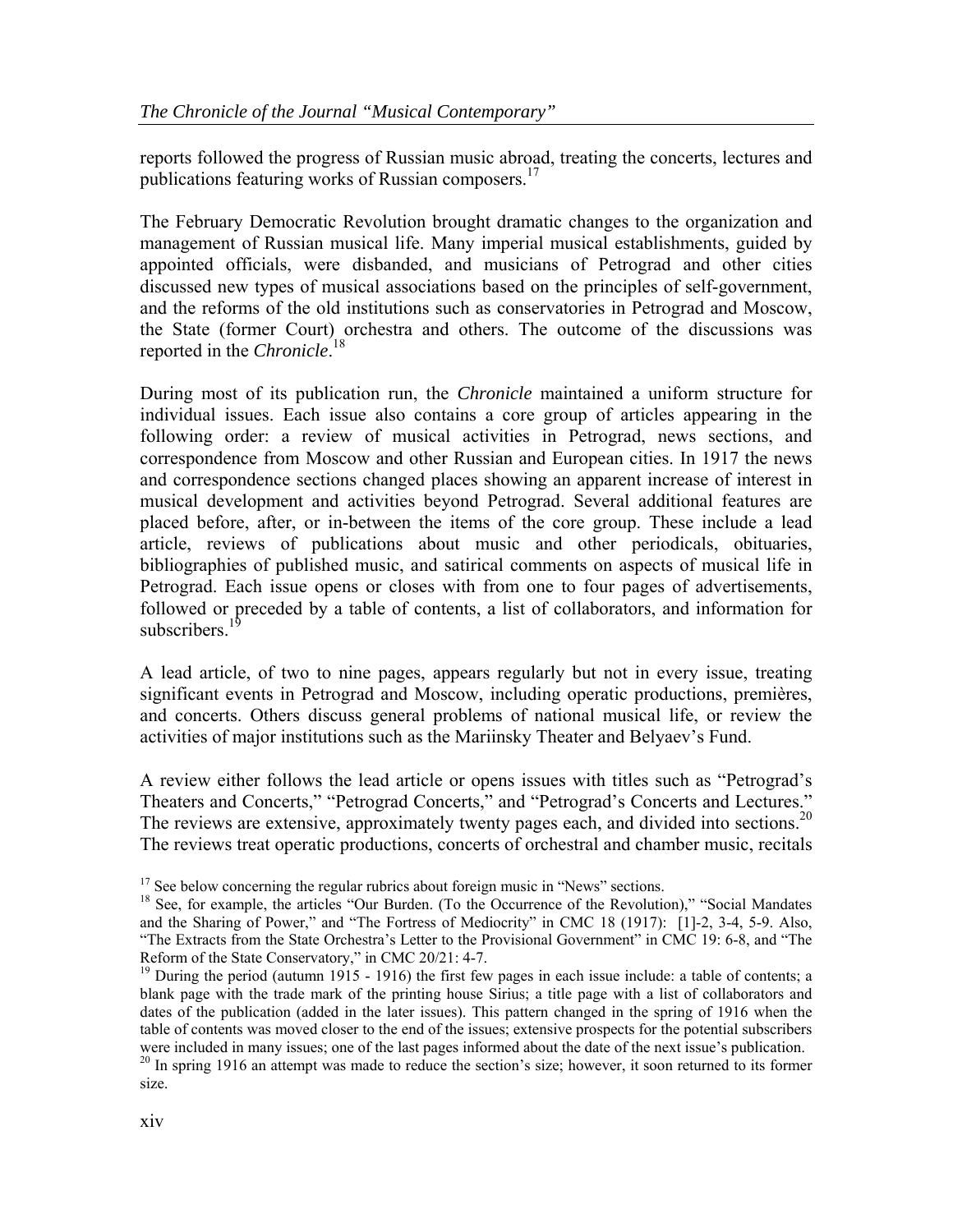and lectures. Concert series and important institutions and performers (such as the Mariinsky and the Music Drama theaters, the concert series of the RMS, Ziloti's and the Court's orchestras) are reported upon on a regular basis. One article published every year in September contains a retrospective report on the summer's activities in the vicinity of Petrograd, including the Pavlovsk Vauxhall and the Sestroretsk Resort.

The "News" sections occupy from five to eight pages with rare exceptions. Similar to the musical reviews, "News" sections are divided into distinct parts, most of which are titled. This portion of the *Chronicle* offers reports on musical life in Russia and abroad, and contains references to concert programs, operatic productions and recitals in Petrograd, Moscow and other locations, summaries of annual reports of the RMS (including its regional branches), the Petrograd Conservatory and other major institutions, and information on publications, composers and performers. Major musical institutions, including the RMS, the Petrograd and Moscow conservatories, the Jewish Music Society and several others, are also dealt with in separate sections. Reports on musical activities abroad appear on a regular basis, and often focus on performances of Russian music and musicians in Europe, particularly in England, Italy and France. The following "News" section announces forthcoming musical events that are later discussed in lead articles and reviews.

The correspondence sections include from one to three letters. Many offer accounts of activities in Moscow (a regular feature entitled "Letters from Moscow" or "Musical Life in Moscow"), and other Russian and European locations. Some of these articles are given in series format. Moscow reports often concern the concerts of Koussevitsky's orchestra, Rakhmaninov's piano recitals, productions at the Bolshoy Theater and Zimin's private opera theater. Other correspondence includes open letters about publications in the *Musical Contemporary* and deals with other issues. Most notable among these is a letter by Sergey Prokofiev denouncing Leonid Sabaneyev's "review" of a cancelled performance of the composer's *Scythian Suite.*<sup>21</sup>

Reviews of publications about music in other periodicals are regular features until the autumn of 1916. These occupy from two to six pages and often have a sectional structure. The reviews deal with many periodicals, but pay particular attention to the writings by Alexander Benois, Karatygin and other authors in the journals of Petrograd (*Russian Musical Gazette, Apollon*) and Moscow (*Muzyka*).

The rubric "A Chronicle of Musical Vandalism" appears in several 1915 issues. This unique one-page feature lists alterations imposed upon the operas of Russian composers by the producers of the Mariinsky and other theaters.

The ambitious plans of the publishers of the *Musical Contemporary* to create a periodical about both music studies and criticism attracted many writers. The journal's impressive

 $21$  CMC 13/14 (1917): 29-30.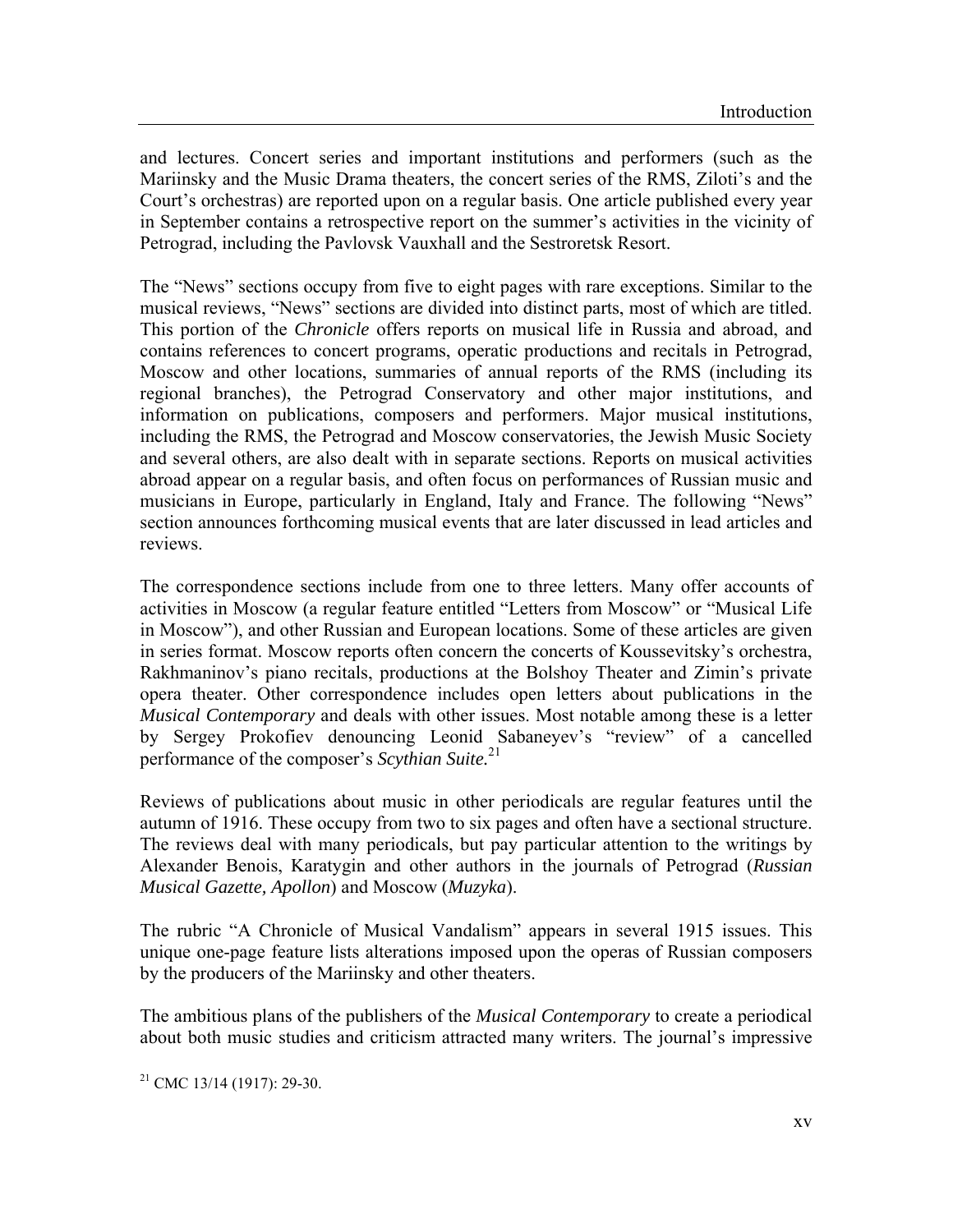list of collaborators includes more then seventy authors from Russia and abroad, $^{22}$  among them A. M. Avramov, V. I. Belsky, V. M. Belyaev, S. A. Bugoslavsky, A. N. Drozdov, N. D. Kashkin, A. Ya. Levinson, N. P. Malkov, S. B. Rozovsky, B. M. Popov (correspondent from Perm), B. K. Yanovsky (correspondent from Odessa) and N. L. Zil'bershteyn (correspondent from Kharkov). The most prolific contributors are Karatygin, Asafyev, Joel Engel, Sabaneyev and V. V. Paskhalov.

Karatygin (1875-1925), one of the leading writers on music of the time, was also a composer and pedagogue.<sup>23</sup> Through his literary and other activities Karatygin promoted contemporary music, and, in particular, works by Prokofiev, Stravinsky, Debussy, Ravel and Schoenberg. Karatygin's literary output features more than 1,000 articles in some forty periodicals, including the *Musical Contemporary*, *Muzyka*, *Apollon* and *De Musica*. He also wrote biographical sketches on Skryabin, and other Russian composers, and several essays on music criticism and aesthetics.

Karatygin made major contributions to the *Chronicle.* His twenty-seven articles include musical reviews, historical sketches and obituaries.<sup>24</sup> In most of these he wrote about music in Petrograd, and regularly on the concerts of Ziloti, Koussevitsky, and Lody, and, on the productions at the Music Drama Theater. He also, on several occasions, reviewed performances of Skryabin's music, offering interesting comments on its style and interpretation. Other composers Karatygin frequently dealt with are S. I. Taneyev, Borodin and Rakhmaninov. The latter was treated with notable, though not always benevolent interest. Karatygin's writings feature remarkable consistency in his points of view concerning music. Also noteworthy is the "iron logic" of his music analyses in which he moves from general characteristics to details. Among Karatygin's important articles are "*Pelléas and Mélisande*, the Lyric Drama by Debussy ... and its Production on the Stage of the Music Drama Theatre,"25 "*Prince Igor* by Borodin (To the Twenty-fifth Anniversary of the Opera's First Production),"26 "The Cantata *At the Reading from the Psalm* by S. I. Taneyev (Regarding the First Concert of S. Koussevitsky),<sup>27</sup> "In memoriam A. P. Borodin<sup> $28$ </sup> and an obituary of Max Reger.<sup>29</sup>

<sup>&</sup>lt;sup>22</sup> Among the *Musical Contemporary*'s contributors are Asafyev, Karatygin, Nikolay Sergeyevich Zhilyaev, Nikolay Dmitriyevich Kashkin, M. D. Calvocoressi, Rosa Newmarch, and Jean-Baptiste Thibaut. <sup>23</sup> For more information about his life and works see Andrey Nikolayevich Rimsky-Korsakov, ed. *V. G. Karatygin: Zhizn' i deyatel'nost'. Statyi I materialy* [V. G. Karatygin: Life and Works. Articles and Materials] (Leningrad, 1927).<br><sup>24</sup> For a list of Karatygin's articles in CMC see Rimsky-Korsakov, op. cit.: 248-51.

<sup>&</sup>lt;sup>25</sup> CMC 4 (1915): 10-13.<br><sup>26</sup> CMC 6 (1915): 3-7. The article contains interesting commentaries concerning the influence of Borodin's work on the music of French composers associated with the style of impressionism.<br><sup>27</sup> CMC 8 (1915): [3]-6. Note Karatygin's evaluation of Taneyev's work as the polyphonic stage of Russian

music.

 $28$  CMC 17 (1917): [1]-3.

<sup>&</sup>lt;sup>29</sup> CMC 22 (1916): 52-57.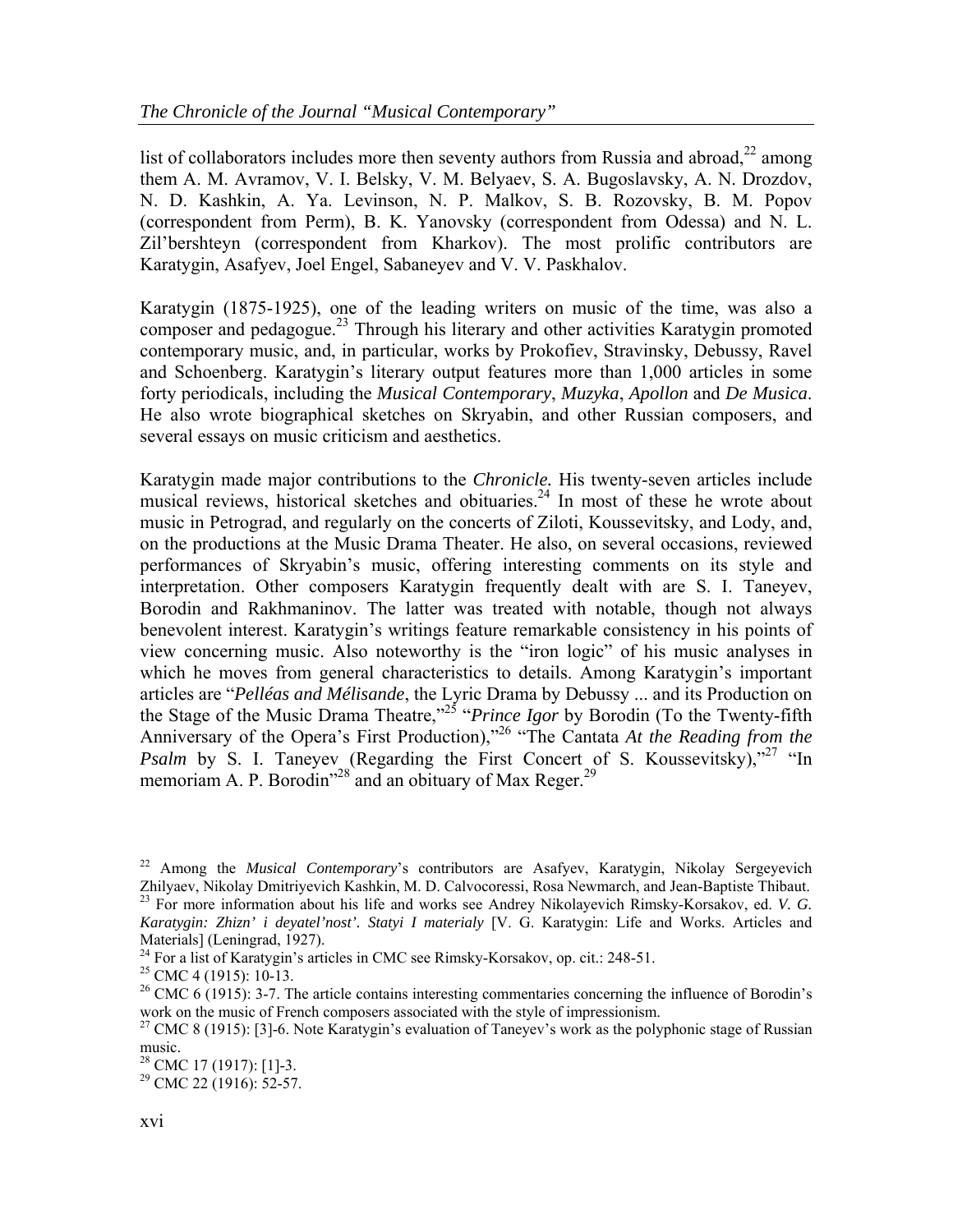The musicologist and composer Sabaneyev  $(1881-1968)^{30}$  is better known today for his monograph *Modern Russian Composers*. 31 Sabaneyev was an "ardent follower of contemporary trends,"<sup>32</sup> and for a while presided over the well-known Association for Modern Music, active in the Soviet Union during the 1920s. Sabaneyev's literary output features several monographs about Skryabin, biographical sketches of Debussy and Ravel, and publications on music history and theory.

Sabaneyev was second after Karatygin in the amount he wrote for the *Chronicle* (eighteen articles). However, Sabaneyev wrote for the journal from only autumn 1915 until spring 1916 when he resigned after a scandal related to his "review" of Prokofiev's Scythian Suite.<sup>33</sup> As the major Moscow correspondent for CMC, Sabaneyev wrote extensively for the "Music in Moscow" and the "Letters from Moscow" columns. His preferred topics include piano recitals, orchestral concerts, and productions at the Zimin Opera and Bolshoy Theater. Being a major proponent of Skryabin, Sabaneyev paid close attention to the performances of the composer's music by Koussevitsky's orchestra, and also by the pianists Alexander Borovsky, Alexander Goldenveiser and others. Several times Sabaneyev discussed Rakhmaninov's music (which he characterized in a more favorable way than did Karatygin), Koshetz and Lody. While many of Sabaneyev's writings offer interesting musical analyses and characteristics of the music and composers, some contain rather unreasonable observations.<sup>34</sup> Sabaneyev's contributions feature noteworthy articles on Skryabin and Rakhmaninov,<sup>35</sup> and a review of Alexander Kastalsky's oratorio *Brotherly Commemoration of Fallen Warriors*. 36

Musicologist, composer and pedagogue Joel Engel<sup>37</sup> (1868-1927) promoted Jewish music in Russia and other countries. Among his achievements are the first Russian edition of Hugo Riemann's *Musiklexikon*, 38 and many articles written for Russian, and German periodicals. Engel began to contribute to the *Chronicle* in the autumn of 1915, and continued to do so for a full year. His nine articles feature music reviews and historical studies. Similar to Sabaneyev, Engel wrote on Moscow's musical life, and also treated the activities of the Zimin Opera and the Bolshoy Theater. Other areas of his interest include Russian classic music and the activities of the Jewish Music Society. Engel was a writer with a more conservative outlook on music than that of Karatygin or Sabaneyev,

<sup>35</sup> See, for example, the group of articles "Music in Moscow" in CMC 19 (1916): 44-47 [about Skryabin]; 7: 13-15; 11/12: 23-26 [about Rakhmaninov].

36 Ibid., 21 (1916): 34-38.

<sup>30</sup> For more information about his life and works see *The New Grove Dictionary of Music and Musicians*, 1st ed., s. v. "Sabaneyev, Leonid Leonidovich." 31 New York, 1927 (republished 1975).

<sup>32</sup> Ibid., 363.

<sup>33</sup> See footnote 21.

<sup>34</sup> See, for example, Sabaneyev's review of the production of Musorgsky's *Boris Godunov* at Zimin's Opera with Chaliapin in the title role in CMC 18 (1916): 32.

<sup>37</sup> For more information about his life and work see *The New Grove Dictionary of Music and Musicians*, 1st ed., s.v. "Engel, Joel."

 $38$  Engel supplied this edition with many new articles about Russian composers and musicians.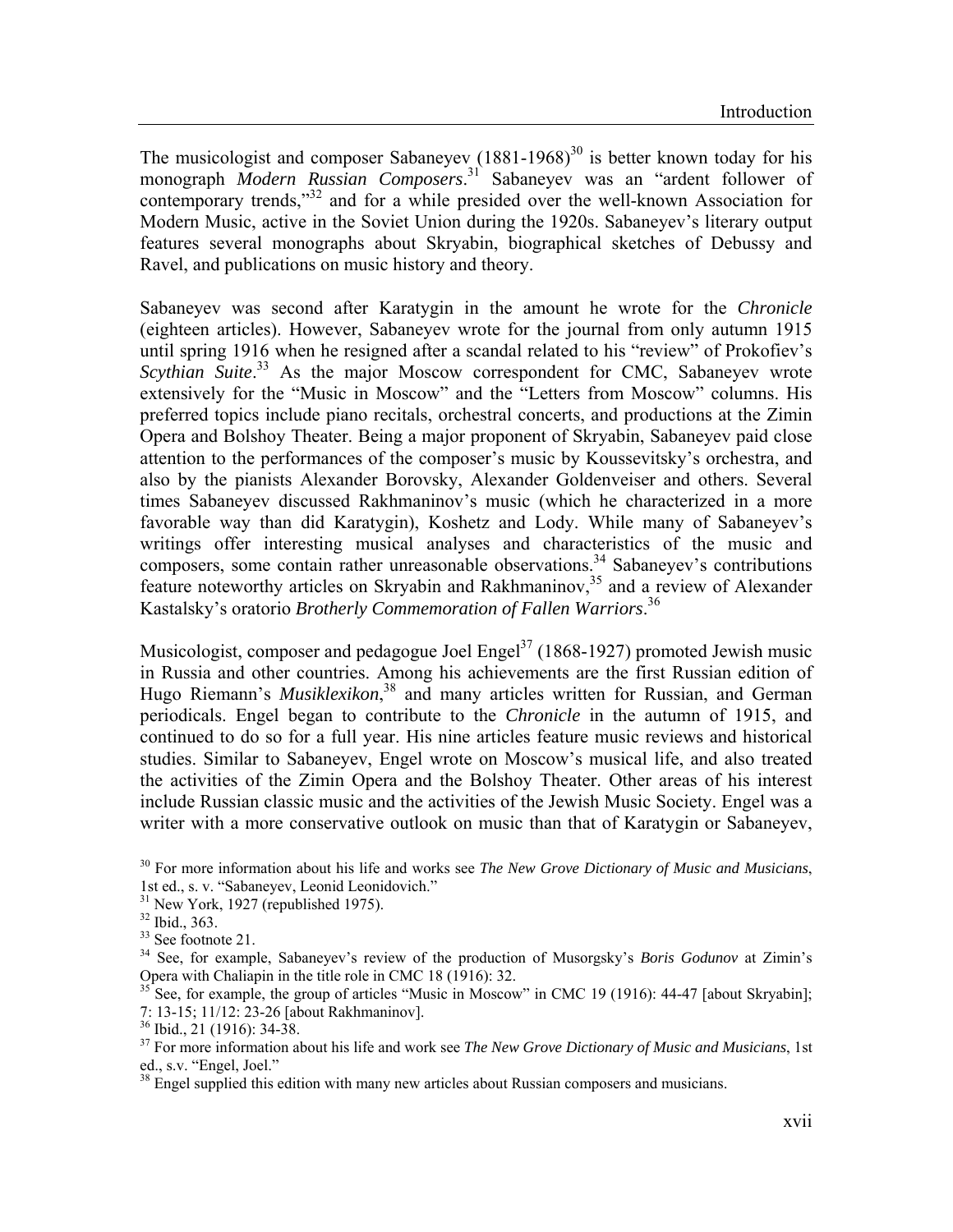and often expressed moderate opposition to modernism in music.<sup>39</sup> Engel's writings, featuring interesting characteristics of music and musicians, include, for example, the article "Theater of Zimin,"<sup>40</sup> concerning Chaliapin's personality and performing art. The critic's sketch "Tchaikovsky's manuscripts" discusses the contents of P. I. Tchaikovsky's archive in the Moscow Conservatory.41 Engel's review of "The Revival of *Tale of the City of Kitezh* by Rimsky-Korsakov (The Bolshoy Theater)" focuses on dramatic and musical peculiarities of the work. $42$ 

Music researcher, publicist and composer Boris Vladimirovich Asafyev (1884-1949) brought outstanding contributions to twentieth-century musicology.<sup>43</sup> Asafyev wrote fundamental studies in music theory and history, including the first Russian-language monograph on Stravinsky.44 Asafyev also wrote for other musical periodicals, including *Muzyka*, *Melos* and later *Sovetskaya muzyka*.

Asafyev joined the *Chronicle* in March 1916 and resigned in January 1917. His contributions include nine articles,<sup>45</sup> among them the lead article "Mariinsky Theater (Facts and Gossip),"46 and several reviews of music activities in Petrograd. More than half of these focus on Russian music with emphasis on works by Rimsky-Korsakov, Stravinsky, Prokofiev and Kastalsky. Asafyev reported on activities at the Mariinsky and at the Music Drama theaters and wrote extensive reviews on their productions of operas by Bizet (*Carmen*),47 Rimsky-Korsakov (*Tale of Tsar Saltan* and *The Golden Cockerel*),48 and Alexander Gretchaninov (*Dobrynya Nikitich*).49 In Asafyev's concert reviews he often wrote about performances by Ziloti and Rakhmaninov.<sup>50</sup> In his articles

39 Ira Fyodorovna Petrovskaya, *Istochnikovedeniye istorii russkoy muzykalnoy kul'tury XVIII - nachala XX veka* [Sources on the history of Russian musical culture of the 18th - beginning of the 20th century] (Moscow, 1983): 211.<br><sup>40</sup> CMC 21 (1916): 31-34.

 $41$  CMC 20 (1916): [3]-5. The article contains the description of several musical manuscripts, including *Pique Dame.*<br><sup>42</sup> CMC 13/14 (1917): 12-15.

<sup>43</sup> For more information about his life and works see Orlova, op. cit. Also *The New Grove Dictionary of Music and Musicians*, 1st ed., s.v. "Asaf'yev, Boris Vladimirovich."

<sup>44</sup> Kniga o Stravinskom [Book about Stravinsky] (Leningrad, 1929).<br><sup>45</sup> Asafyev's contributions (including his unsigned articles) to the *Chronicle* are listed and analyzed in Orlova, op. cit.: 36-41.

<sup>46</sup> CMC 16 (1917): [1]-7.<br><sup>47</sup> The unsigned article "*Carmen* at the Mariinsky Theater" in CMC 17 (1916): 10-13.

<sup>48</sup> The unsigned articles "*Tale of the Tsar Saltan* at the Mariinsky Theater" in CMC 2 (1916): 3-5, and "The People's House. *The Golden Cockerel*—the Impersonated Fable. The Opera by N. A. Rimsky-Korsakov" in CMC 5/6: [1]-4.

<sup>49</sup> The unsigned article "*Dobrynya Nikitich* by Gretchaninov in the People's House" in CMC 2 (1916): [1]-3.

<sup>50</sup> The article "The Second Extra-abonement Concert of A. Ziloti" in CMC 5/6 (1916): 8-10 contains interesting comments on Prokofiev's style with references to his *Ala and Lolly* suite. The review "The Concerts by A. Ziloti" in CMC 9/10 (1916): [1]-7 treats the works by Debussy, Ravel and Prokofiev, and also the première of Myaskovsky's Third Symphony. Both articles are signed "Igor Glebov." The unsigned review "The evening of S. V. Rakhmaninov's Songs Performed by N. P. Koshetz" in CMC 9/10 (1916):